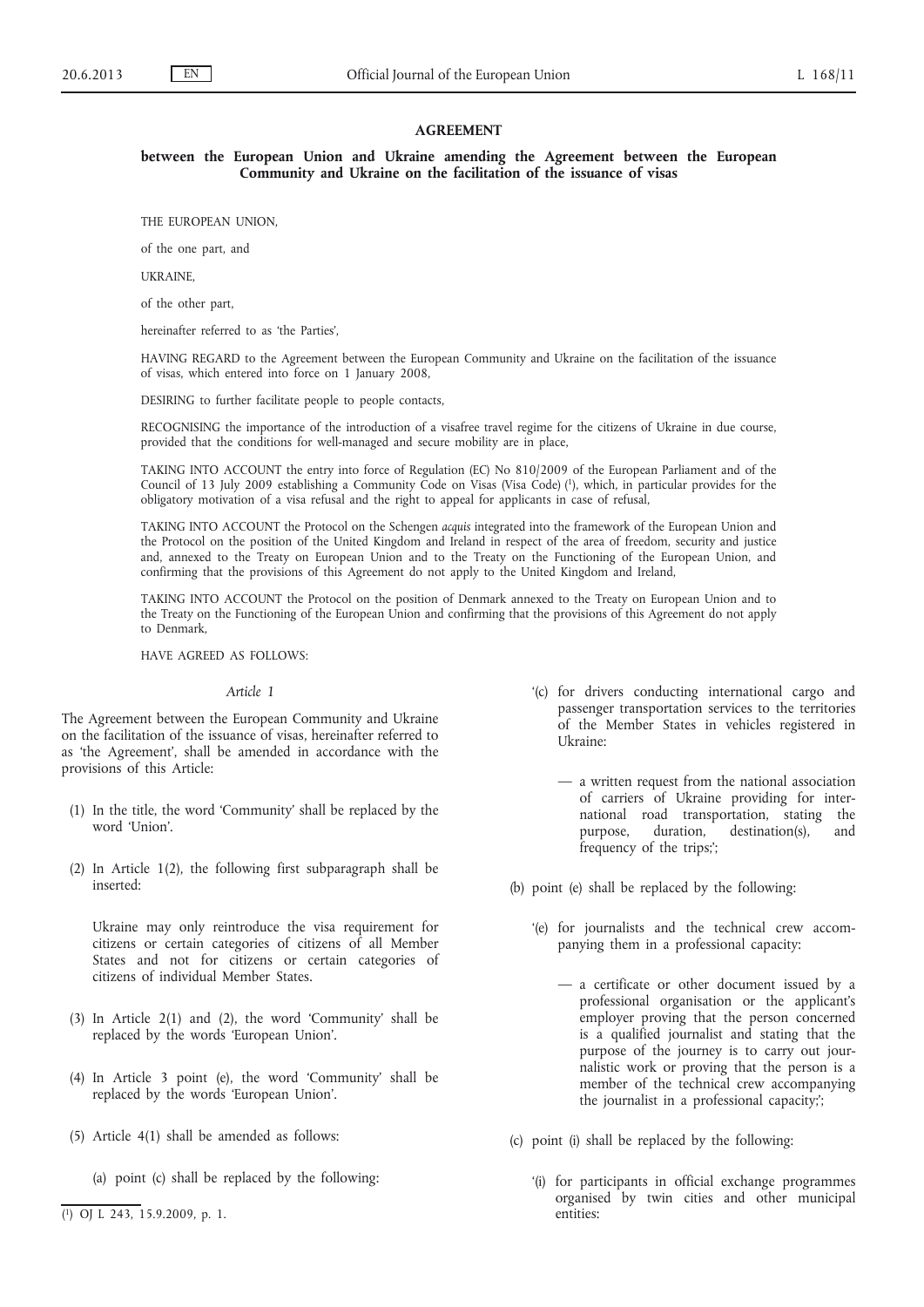- a written request of the Head of Administration/Mayor of those cities or other municipal entities;';
- (d) point (j) shall be replaced by the following:
	- '(j) for close relatives spouse, children (including adopted), parents (including custodians), grandparents and grandchildren — visiting citizens of Ukraine legally residing in the territory of the Member States or citizens of the European Union residing in the territory of the Member State of which they are nationals:

— a written request from the host person;';

- (e) point (m) shall be replaced by the following:
	- '(m) for visiting for medical reasons and necessary accompanying persons:
		- an official document of the medical institution confirming the necessity of medical care in that institution, the necessity of being accompanied and proof of sufficient financial means to pay the medical treatment;';
- (f) the following points shall be added:
	- '(n) for representatives of civil society organisations when undertaking trips for the purposes of educational training, seminars, conferences, including in the framework of exchange programmes:
		- a written request issued by the host organisation, a confirmation that the person is representing the civil society organisation and the certificate on establishment of such organisation from the relevant Register issued by a state authority in accordance with the national legislation;
	- (o) for members of the professions participating in international exhibitions, conferences, symposia, seminars or other similar events held in the territory of the Member States:
		- a written request from the host organisation confirming that the person concerned is participating in the event;
	- (p) for representatives of religious communities:
		- a written request from a religious community registered in Ukraine, stating the purpose, duration and frequency of the trips;
	- (q) for participants in official Europan Union crossborder cooperation programmes, such as under the European Neighbourhood and Partnership Instrument (ENPI):
		- a written request by the host organisation.'.

(6) In Article 5, paragraphs 1 to 3, shall be replaced by the following:

'1. Diplomatic missions and consular posts of the Member States shall issue multiple-entry visas with the term of validity of five years to the following categories of persons:

- (a) members of national and regional Governments and Parliaments, Constitutional Courts and Supreme Courts, national and regional prosecutors and their deputies, if they are not exempted from the visa requirement by the present Agreement, in the exercise of their duties;
- (b) permanent members of official delegations who, following official invitations addressed to Ukraine, shall regularly participate in meetings, consultations, negotiations or exchange programmes, as well as in events held in the territory of the Member States by intergovernmental organisations;
- (c) spouses and children (including adopted), who are under the age of 21 or are dependant, and parents (including custodians) visiting citizens of Ukraine legally residing in the territory of the Member States or citizens of the European Union residing in the territory of the Member State of which they are nationals;
- (d) business people and representatives of business organisations who regularly travel to the Member States;
- (e) journalists and the technical crew accompanying them in a professional capacity.

By way of derogation from the first subparagraph, where the need or the intention to travel frequently or regularly is manifestly limited to a shorter period, the term of validity of the multiple-entry visa shall be limited to that period, in particular where

- in the case of the persons referred to in point (a), the term of office,
- in the case of the persons referred to in point (b), the term of the validity of the status as a permanent member of an official delegation,
- $-$  in the case of the persons referred to in point (c), the period of validity of the authorisation for legal residence of citizens of Ukraine legally residing in the European Union,
- in the case of the persons referred to in point (d), the term of validity of the status as a representative of the business organisation or the work contract,
- in the case of the persons referred to in point (e), the work contract

is less than five years.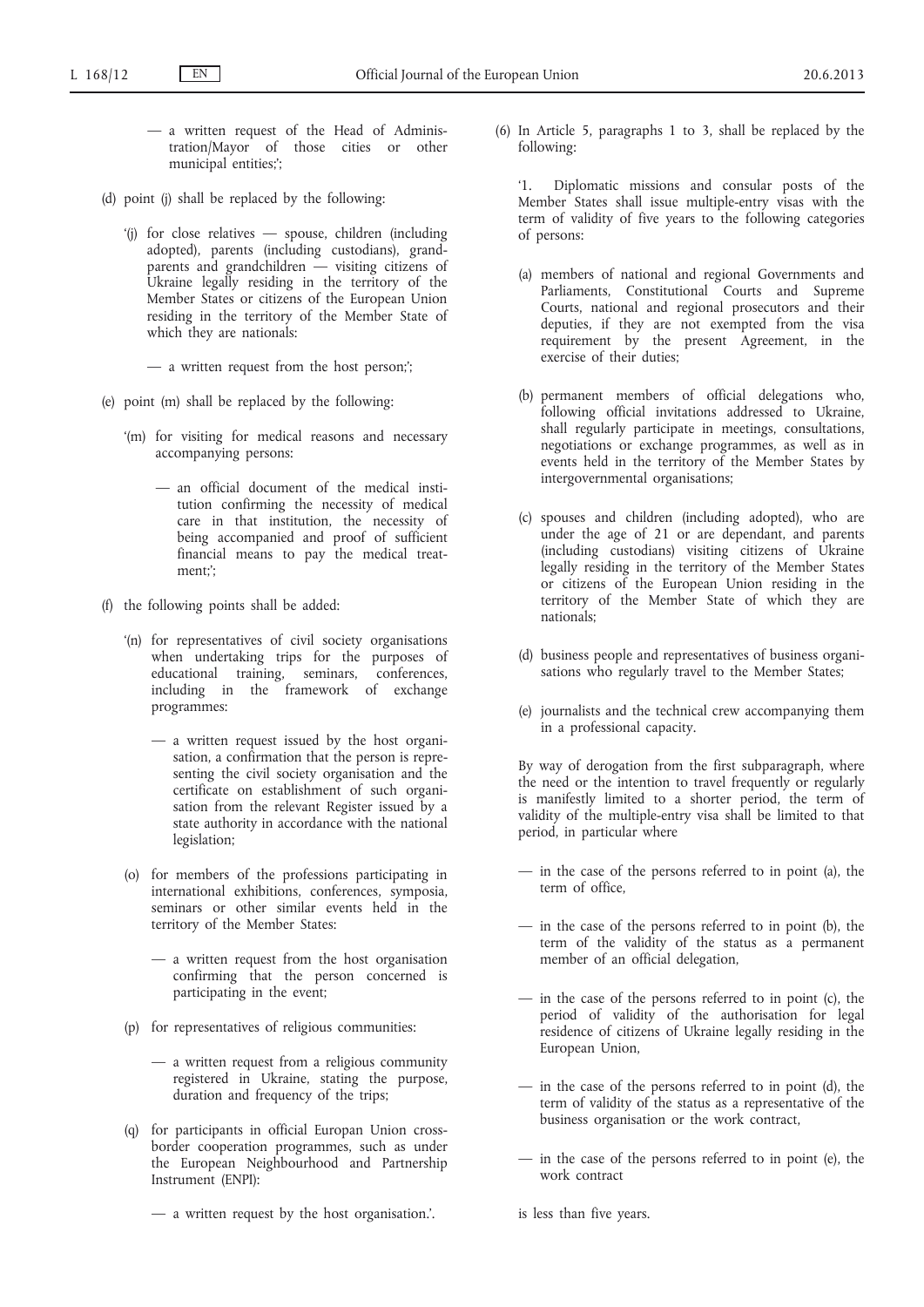2. Diplomatic missions and consular posts of the Member States shall issue multiple-entry visas with the term of validity of one year to the following categories of persons, provided that during the previous year they have obtained at least one visa, have made use of it in accordance with the laws on entry and stay of the visited State:

- (a) drivers conducting international cargo and passenger transportation services to the territories of the Member States in vehicles registered in Ukraine;
- (b) members of train, refrigerator and locomotive crews in international trains, travelling to the territories of the Member States;
- (c) persons participating in scientific, cultural and artistic activities, including university and other exchange programmes, who regularly travel to the Member States;
- (d) participants in international sports events and persons accompanying them in a professional capacity;
- (e) participants in official exchange programmes organised by twin cities and other municipal entities;
- (f) representatives of civil society organisations travelling regularly to Member States for the purposes of educational training, seminars, conferences, including in the framework of exchange programmes;
- (g) for participants in official European Union crossborder cooperation programmes, such as under the European Neighbourhood and Partnership Instrument (ENPI);
- (h) students and post-graduate students who regularly travel for the purposes of study or educational training, including in the framework of exchange programmes;
- (i) for representatives of religious communities:
- (j) for members of the professions participating in international exhibitions, conferences, symposia, seminars or other similar events held in the territory of the Member States;
- (k) persons needing to visit regularly for medical reasons and necessary accompanying persons.

By way of derogation from the first subparagraph, where the need or the intention to travel frequently or regularly is manifestly limited to a shorter period, the term of validity of the multiple-entry visa shall be limited to that period.

Diplomatic missions and consular posts of the Member States shall issue multiple-entry visas with the term of validity of a minimum of two years and a maximum of five years to the categories of persons referred to in paragraph 2 of this Article, provided that during the previous two years they have made use of the one year multiple-entry visas in accordance with the laws on entry and stay of the visited State unless the need or the intention to travel frequently or regularly is manifestly limited to a shorter period, in which case the term of validity of the multiple-entry visa shall be limited to that period.'.

- (7) Article 6 shall be amended as follows:
	- (a) paragraph 3 shall be replaced by the following:

'3. The Member States shall charge a fee of EUR 70 for processing visas in cases where, based on the distance between the applicant's place of residence and the place where the application has been submitted, the applicant has requested that a decision on the application be taken within three days of its submission, and the consulate has accepted to take a decision within three days.';

- (b) in paragraph 4,
	- (i) the introductory words shall be replaced by the following:

'4. Without prejudice to paragraph 5 fees for processing the visa application are waived for the following categories of persons:';

(ii) in point (a) the following words shall be added:

'or citizens of the European Union residing in the territory of the Member State of which they are nationals';

(iii) in point (i) the following words shall be added:

'and other municipal entities';

(iv) in point (j) the following words shall be added:

'and the technical crew accompanying them in a professional capacity';

- (v) the following points shall be added:
	- '(o) representatives of the religious communities;
	- (p) for members of the professions participating in international exhibitions, conferences, symposia, seminars or other similar events held in the territory of the Member States;
	- (q) participants aged 25 years or less in seminars, conferences, sports, cultural or educational events, organised by non-profit organisations;
	- (r) representatives of civil society organisations undertaking trips for the purposes of educational training, seminars, conferences, including in the framework of exchange programmes;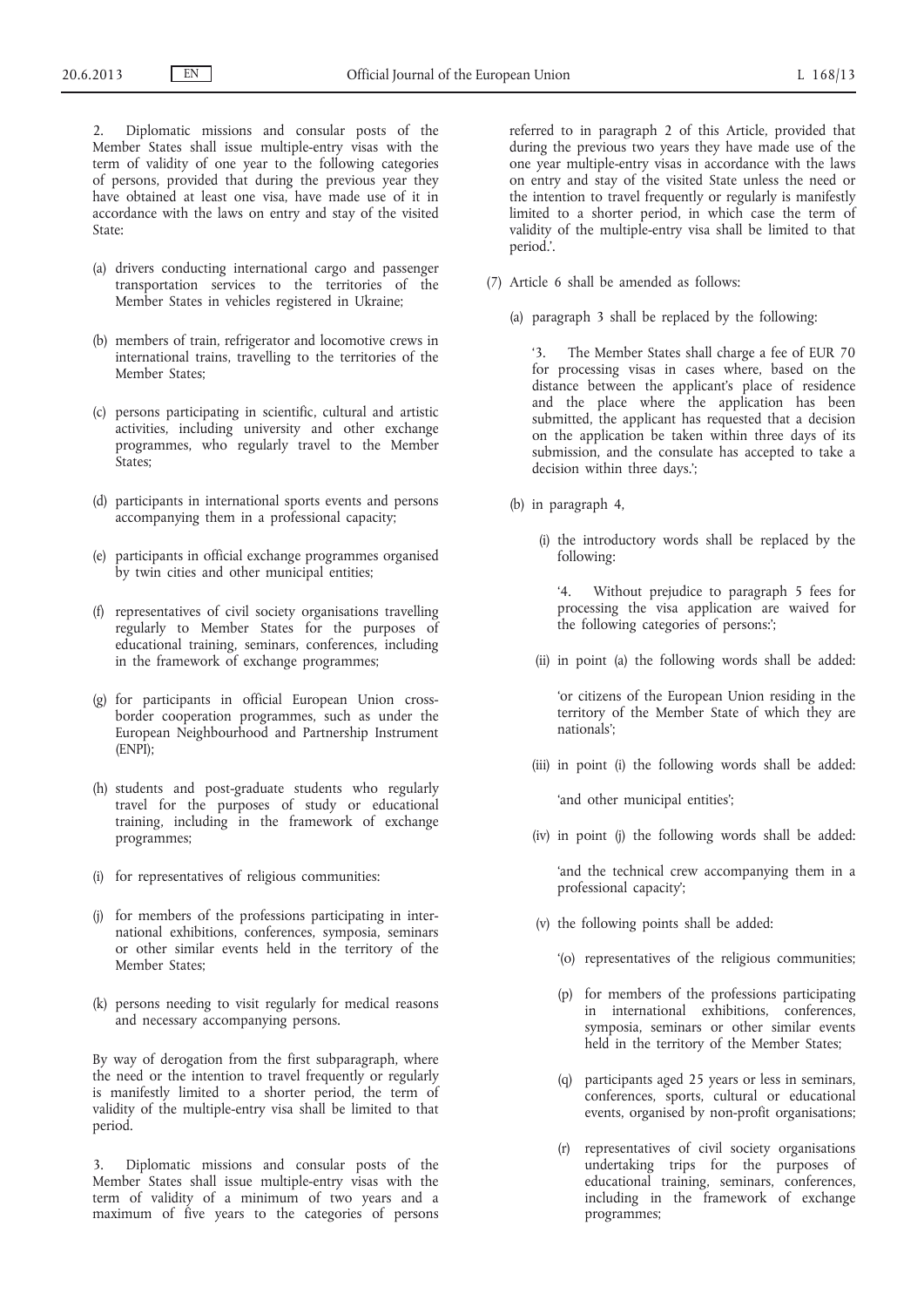- (s) for participants in official European Union cross-border cooperation programmes, such as under the European Neighbourhood and Partnership Instrument (ENPI).';
- (vi) the following subparagraph shall be added:

'The first subparagraph shall apply also where the purpose of the journey is transit.';

(c) the following paragraph shall be added:

'5. If a Member State cooperates with an external service provider in view of issuing a visa the external service provider may charge a service fee. This fee shall be proportionate to the costs incurred by the external service provider while performing its tasks and shall not exceed EUR 30. The Member States shall maintain the possibility for all applicants to lodge their applications directly at their consulates If applicants are required to obtain an appointment for the lodging of an application the appointment shall, as a rule, take place within a period of two weeks from the date when the appointment was requested.'.

- (8) Article 10 shall be amended as follows:
	- (a) the title shall be replaced by the following:

'Diplomatic and service passports';

- (b) in paragraph 2, which shall be renumbered 3, the words 'in paragraph 1' shall be replaced by the words 'in paragraphs 1 and 2';
- (c) a new paragraph 2 shall be inserted as follows:

Citizens of Ukraine who are holders of valid biometric service passports can enter, leave and transit through the territories of the Member States without visas.'.

- (9) Article 12(1) shall be amended as follows:
	- (a) in the first sentence the word 'Community' shall be replaced by the word 'Union';
	- (b) in the second sentence, the word 'Community' shall be replaced by the words 'European Union' and the words 'Commission of the European Communities' by the words 'European Commission.'.
- (10) Article 13 shall be amended as follows:
	- (a) the existing paragraph shall be numbered as paragraph 1;
	- (b) the following paragraph shall be added:

'2. The provisions of bilateral Agreements or arrangements between individual Member States and Ukraine concluded before the entry into force of this Agreement providing for the exemption of the holders of non-biometric service passports from the visa requirement shall continue to apply without prejudice to the right of the Member States concerned or Ukraine to denounce or suspend these bilateral agreements or arrangements.'.

### *Article 2*

This Agreement shall be ratified or approved by the Parties in accordance with their respective procedures and shall enter into force on the first day of the second month following the date on which the last Party notifies the other that the procedures referred to above have been completed.

Done at Brussels, on the 23rd day of July in the year two thousand and twelve, in duplicate in the Bulgarian, Czech, Danish, Dutch, English, Estonian, Finnish, French, German, Greek, Hungarian, Italian, Latvian, Lithuanian, Maltese, Polish, Portuguese, Romanian, Slovak, Slovenian, Spanish, Swedish and Ukrainian languages, each of those texts being equally authentic.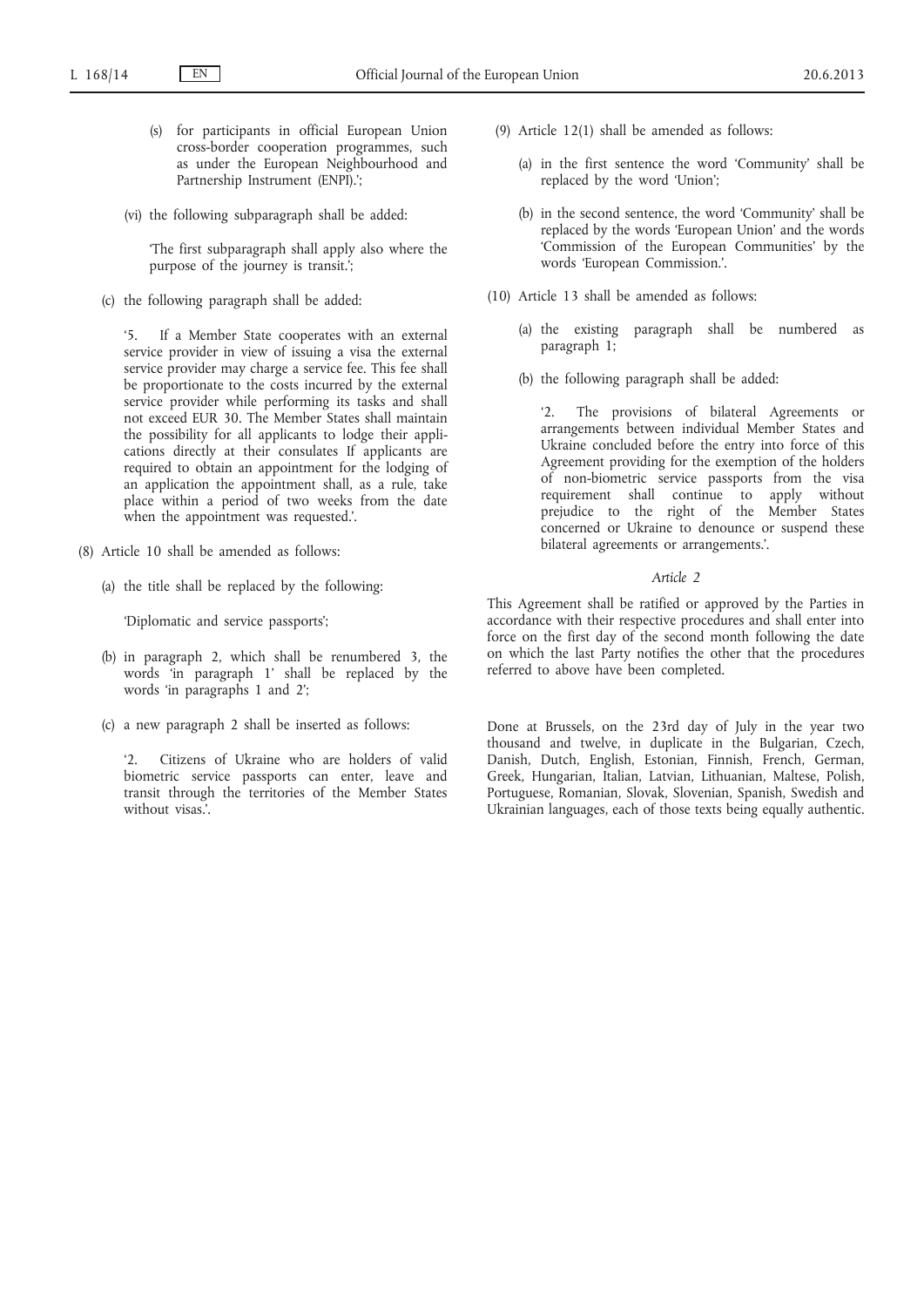За Европейския съюз Por la Unión Europea Za Evropskou unii For Den Europæiske Union Für die Europäische Union Euroopa Liidu nimel Για την Ευρωπαϊκή Ένωση For the European Union Pour l'Union européenne Per l'Unione europea Eiropas Savienības vārdā – Europos Sąjungos vardu Az Európai Unió részéről Għall-Unjoni Ewropea Voor de Europese Unie W imieniu Unii Europejskiej Pela União Europeia Pentru Uniunea Europeană Za Európsku úniu Za Evropsko unijo Euroopan unionin puolesta För Europeiska unionen За Європейське Спiвтовариство

За Украйна

Por Ucrania Za Ukrajinu For Ukraine Für die Ukraine Ukraina nimel Για την Ουκρανία For Ukraine Pour l'Ukraine Per l'Ucraina Ukrainas vārdā Ukrainos vardu Ukrajna részéről Għall-Ukrajna Voor Oekraïne W imieniu Ukrainy Pela Ucrânia Pentru Ucraina Za Ukrajinu Za Ukrajino Ukrainan puolesta På Ukrainas vägnar За Украïнy

Ekllaronle,

 $\tau$ 

Juin cause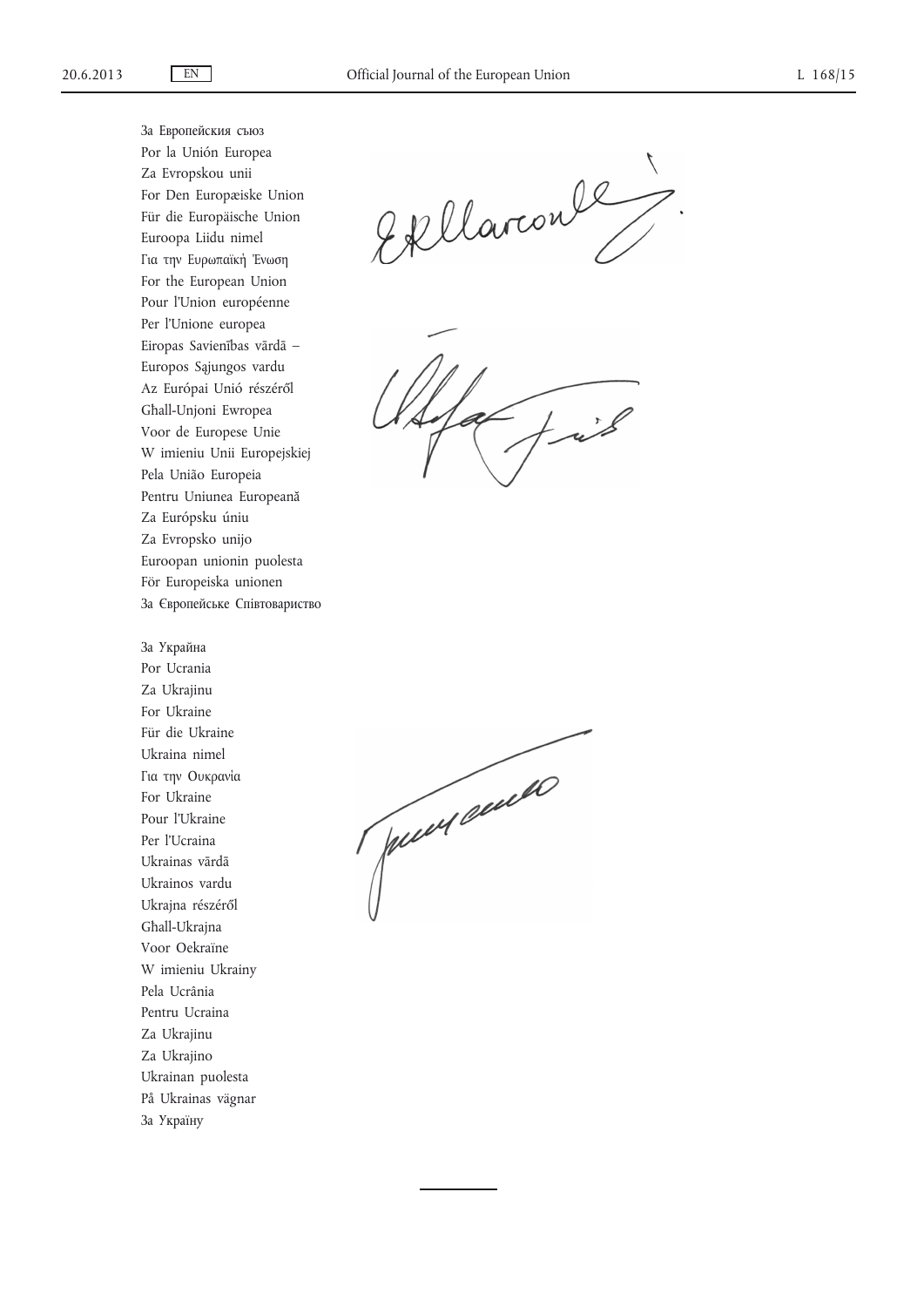# **EUROPEAN UNION DECLARATION ON DOCUMENTS TO BE SUBMITTED WHEN APPLYING FOR SHORT-STAY VISAS**

The European Union will establish a harmonised list of supporting documents, in accordance with Article 48(1)(a) of the Visa Code, in order to ensure that applicants from Ukraine are required to submit, in principle, the same supporting documents.

### **EUROPEAN UNION DECLARATION ON FACILITATIONS FOR FAMILY MEMBERS**

The European Union takes note of the suggestion of Ukraine to give a wider definition to the notion of family members that should benefit from visa facilitation as well as of the importance that Ukraine attaches to the simplification of movement of this category of persons.

In order to ease the mobility of an extended number of persons which have family links (in particular sisters and brothers and their children) with citizens of Ukraine legally residing in the territories of Member States or with citizens of the European Union residing in the territory of the Member State of which they are nationals, the European Union invites the Member States' consular offices to make full use of the existing possibilities in the Visa Code for facilitating the issuance of visas to this category of persons, including in particular, the simplification of documentary evidence requested for the applicants, exemptions from handling fees and, where appropriate, the issuing of multiple-entry visas.